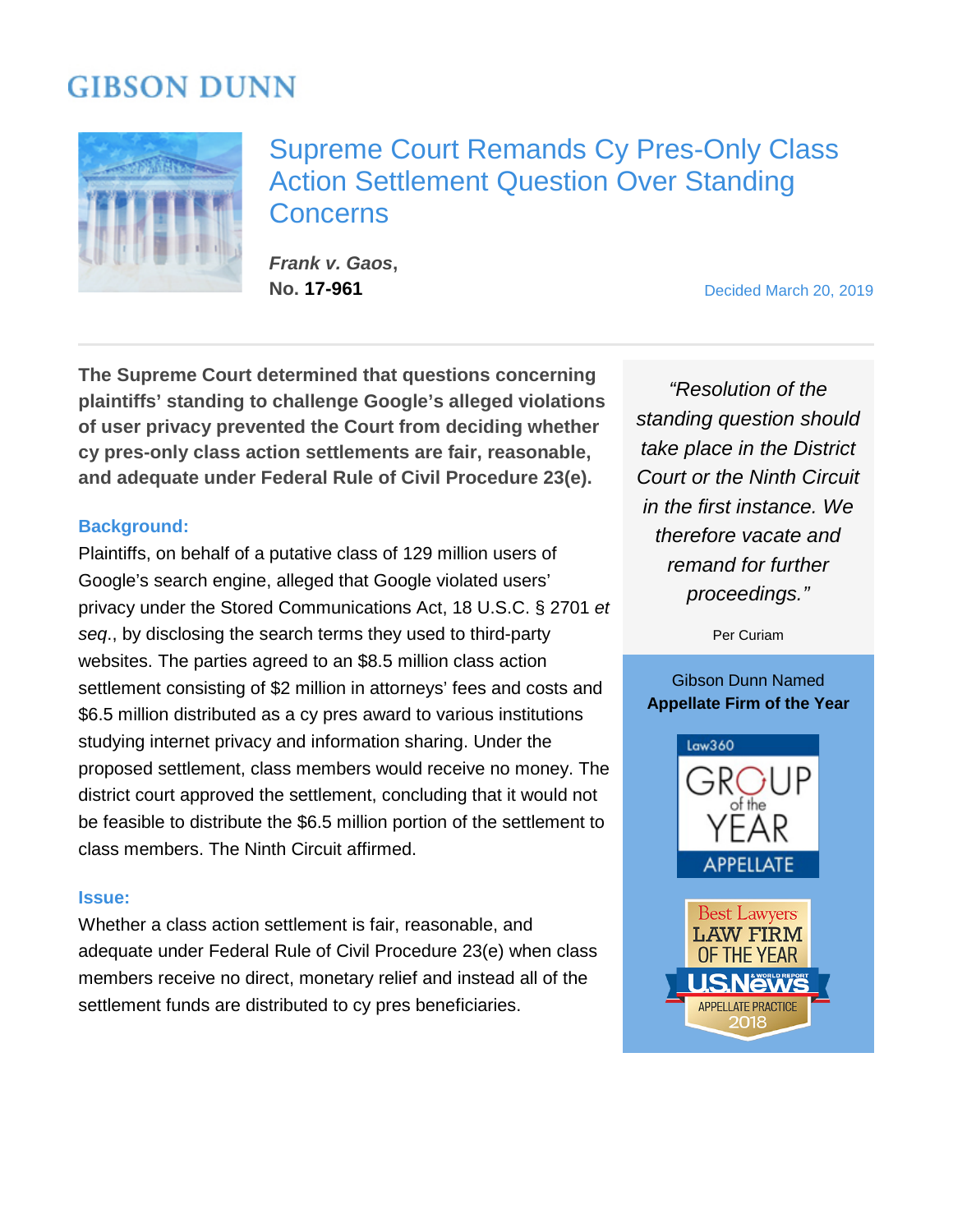# **Court's Holding:**

The lower courts should decide in the first instance whether any named plaintiff has Article III standing.

### **What It Means:**

- o Although the Supreme Court granted certiorari to decide an important question concerning cy pres awards, the Court, in response to an argument raised by the Solicitor General in an *amicus* brief, ordered supplemental briefing on whether any named plaintiff had Article III standing. The Court ultimately accepted the Solicitor General's view that the case should be remanded for the lower courts to address that question in the first instance—thus demonstrating the effect that an amicus brief can have on the outcome of a case.
- $\circ$  In the lower courts, the plaintiffs alleged that they had Article III standing because Google, by disclosing their search terms, allegedly violated their rights under the Stored Communications Act to be free from unlawful disclosure of certain communications. But the Supreme Court questioned whether those allegations established Article III standing in light of *Spokeo, Inc. v. Robins*, 136 S. Ct. 1540 (2016), which recognized that the alleged violation of a statutory right does not automatically satisfy Article III's injury-in-fact requirement.
- o Justice Thomas dissented. As in his concurring opinion in *Spokeo*, Justice Thomas reiterated that "a plaintiff seeking to vindicate a private right need only allege an invasion of that right to establish standing." He would have held that the named plaintiffs had standing based on the alleged violation of Google's private duties owed to them under state and federal law. Justice Thomas also would have reversed the class certification and class settlement orders and held that the absent class members' interests were not adequately represented because only the named plaintiffs and class counsel received significant benefits, and the lack of relief for absent class members rendered the settlement unfair and unreasonable under Rule 23(e).

Gibson Dunn's lawyers are available to assist in addressing any questions you may have regarding developments at the Supreme Court. Please feel free to contact the following practice leaders:

# **Appellate and Constitutional Law Practice**

[Mark A. Perry](https://www.gibsondunn.com/lawyer/perry-mark-a/) +1 202.887.3667 [mperry@gibsondunn.com](mailto:mperry@gibsondunn.com)